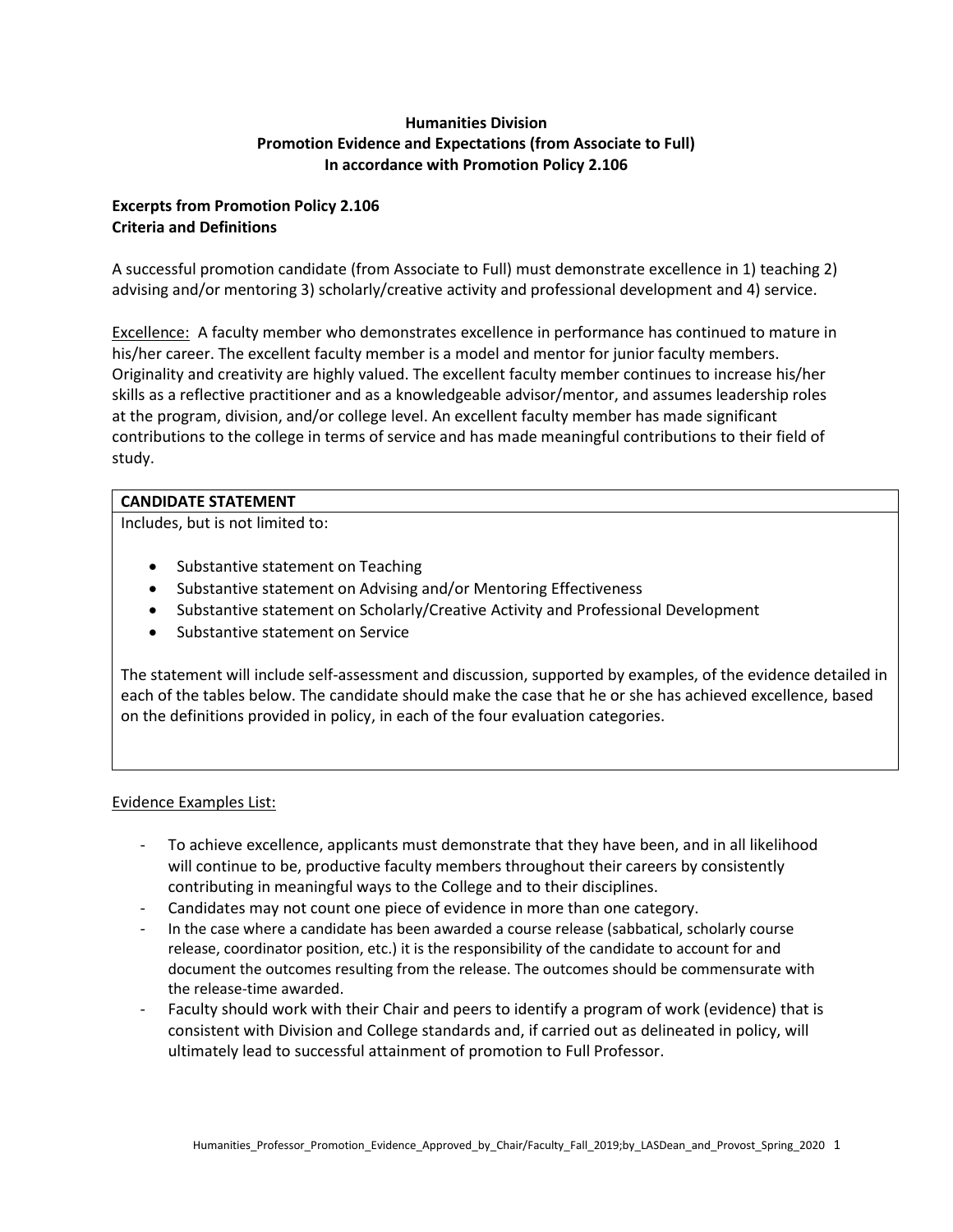**TEACHING**

*Candidate portfolios must include the following:*

SCE's

Peer observations [suggested 1 per year]

Self-assessment of teaching effectiveness (in candidate statement)

Chair observation [suggested]

Syllabi for courses (not individual sections) taught during promotion period

*Evidence of excellence in Teaching demonstrates an active and consistent pattern of growth and contribution. It may include, but is not limited to, the following:*

Nominations or receipt of teaching awards

New course development

Development of new teaching materials; examples of innovative methods

Development of new teaching modes (online, hybrid, competency-based, etc.)

Inclusion and assessment of high-impact practices (writing intensive, collaborative assignments, etc.) <https://www.aacu.org/leap/hips>

Participation in (teaching-related) CTL events

Presentation at CTL (teaching-related)

Supervision of students' independent studies and/or senior research projects

Evidence of growth in teaching proficiency

Video of classroom lesson with reflection

Training in teaching methods

Collaborations with other faculty (pedagogy, development of activities, etc.)

Evidence of student success in directly related subsequent courses

Piloting of new activities and evaluating their efficacy

Examples of successful student work

Program planning and/or curriculum development

**ADVISING and/or MENTORING**

*Candidate portfolios must include the following:*

Self-assessment of advising and/or mentoring (in candidate statement)

List of number of advisees and/or mentees assigned each year (from Annual Job Description form)

*Evidence of excellence in advising and/or mentoring demonstrates an active and consistent pattern of growth and contribution. They may include, but are not limited to, the following:*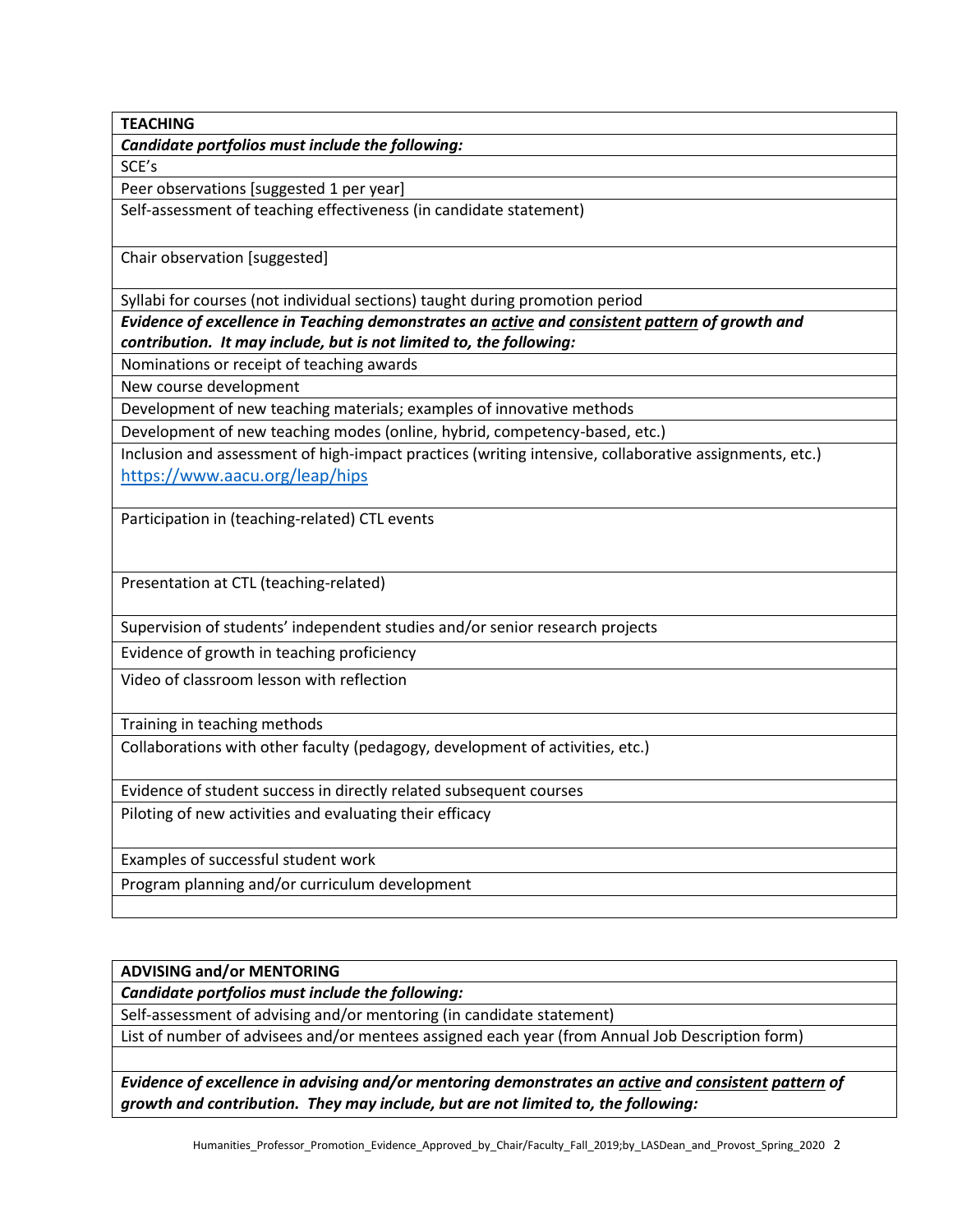Participation in college and division advising sessions (Warrior Orientation, STAR, LCSC Days at CDA, Welcome Fair, etc.)

Participation in workshops to enhance advising ability

Mentoring students in their senior seminar, proposal writing, and/or senior research activities (done out of load)

Mentoring students in their directed studies and/or other forms of individualized study (done out of load) Maintaining advising log

Offering formal sessions/workshops on graduate schools or careers

Supervision of internship/practicum and related activities (done out of load)

Organizing speakers/workshops for students

Taking students to conferences

Mentoring other faculty members

Advising LCSC student clubs

Assisting students with accessing professional and/or post-baccalaureate educational opportunities

Writing letters of recommendation for students and advisees

Dual credit partnership work with high school instructors

### **SCHOLARSHIP**

*Candidate portfolios must include the following:*

Self-assessment of scholarly/creative activity and professional development (in candidate statement)

*Evidence of excellence in scholarship demonstrates an active and consistent pattern of growth and contribution. They may include, but are not limited to, the following:*

*A) For all Humanities disciplines:*

Attend and present at a disciplinary/professional conference, workshop, training, seminar, etc.

Attend but not present at a disciplinary/professional conference, workshop, training, seminar, etc.

Publish a monograph

Publish an article in a peer-reviewed journal

Contribute a chapter to an academic book

Contribute a book review to professional journals

Serve on a regional or national disciplinary body

Organize local activities within one's discipline

Give an invited talk at another institution

Give a talk (related to one's disciplinary/professional expertise) locally

Submit and/or win a major grant (NEH etc.)

Submit and/or win a regional grant

Develop a new class from outside your area of discipline

Serve as editor of print or electronic venue for scholarly publications and/or debate (journal, electronic forum, etc.)

Demonstrate scholarly activity that has not yet resulted in publications or presentations

Develop open educational resource materials for a course (OER)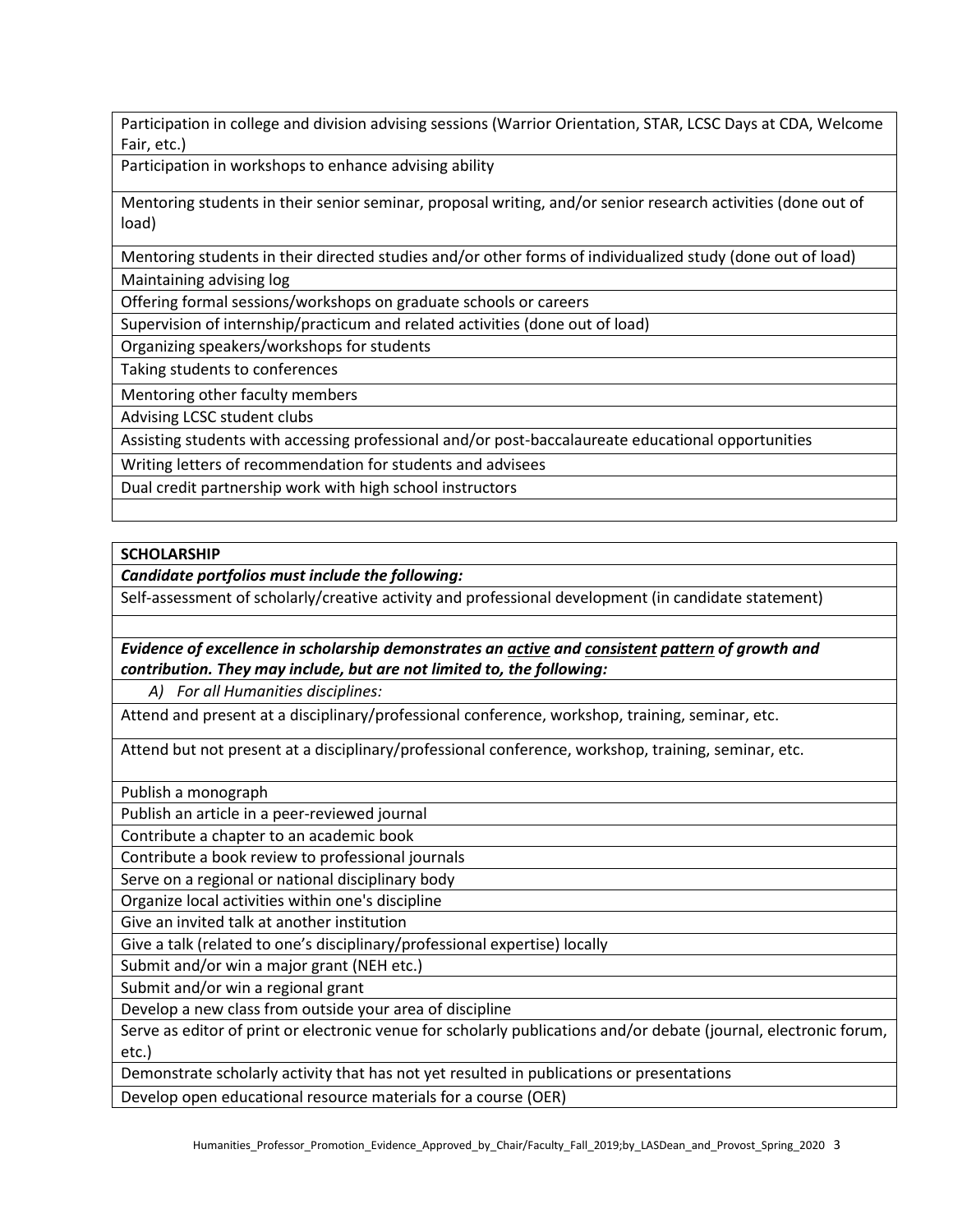Edit a collection of essays for publication

*B) For Creative Writing:*

Publish a book – novel, poetry, creative non-fiction

Publish a poem or short story at the national level

Publish a poem or short story regionally

Be invited to give readings of your work

Be chosen as a regional or state laureate or as a writer in residence at a conference/workshop

*C) For Communication Arts:*

Complete and have a film accepted for showing at a festival

Complete a film and have a local showing

Curate a show at a museum, festival, or other venue

Show progress towards completion of a film or media project

*D) For Fine Arts:*

Have a major show of one's work

Have pieces accepted at a juried show

Exhibit works locally

Curate a show at a museum, festival, or other venue

Show progress towards completion of works/projects

*E) For Performing Arts:*

Write and direct/conduct the performance an original play

Produce/direct a play/work at the national or regional level

Produce/direct plays and performances locally

Compose a piece of music that is accepted for publication

Perform/direct locally, regionally, or nationally

Write a play and have it accepted for publication and/or performance regionally or nationally

Show progress towards completion of works

*F) For Languages and Linguistics:*

Publish a textbook

Contribute as a named co-author to a textbook

Produce a significant set of curriculum for a class

Be recognized as an acknowledged contributor to a textbook

Show progress towards completion of a textbook project

### **SERVICE**

*Candidate portfolios must include the following:*

Self-assessment of service (in candidate statement)

*Evidence of excellence in service demonstrates an active and consistent pattern of growth and contribution. They may include, but are not limited to, the following:*